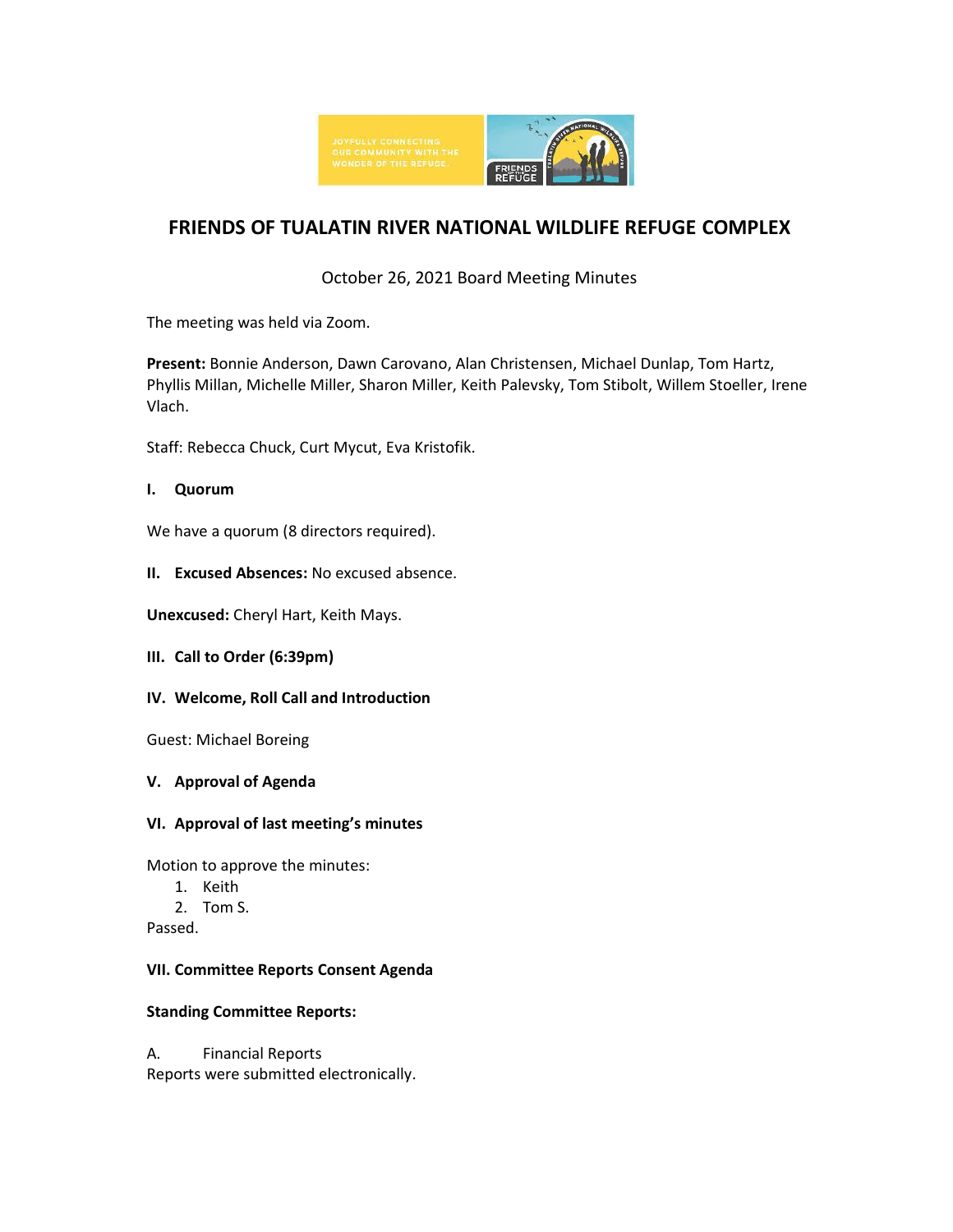B. Finance Committee Report Report was submitted electronically.

C. Restoration Report Report was submitted electronically.

D. Photo Society Report No report.

E. Governance Report Report was submitted electronically.

F. IT Report Report was submitted electronically.

G. Membership Committee Report Report was submitted electronically.

H. Store Manager Report Report was submitted electronically.

#### **Reports from Refuge:**

I. Visitor Services Report Report was submitted electronically.

J. Advocacy Report No report.

K. Tualatin River Bird Festival Report No report.

#### **Additional Reports:**

L. Nominating Committee Report was submitted electronically.

M. Community Asset Funds Report was submitted electronically

N. Friends of Refuge/OCC Art Contest Report was submitted electronically.

Motion to approve the Consent Agenda and the Reports:

1. Alan

2. Tom S.

Passed.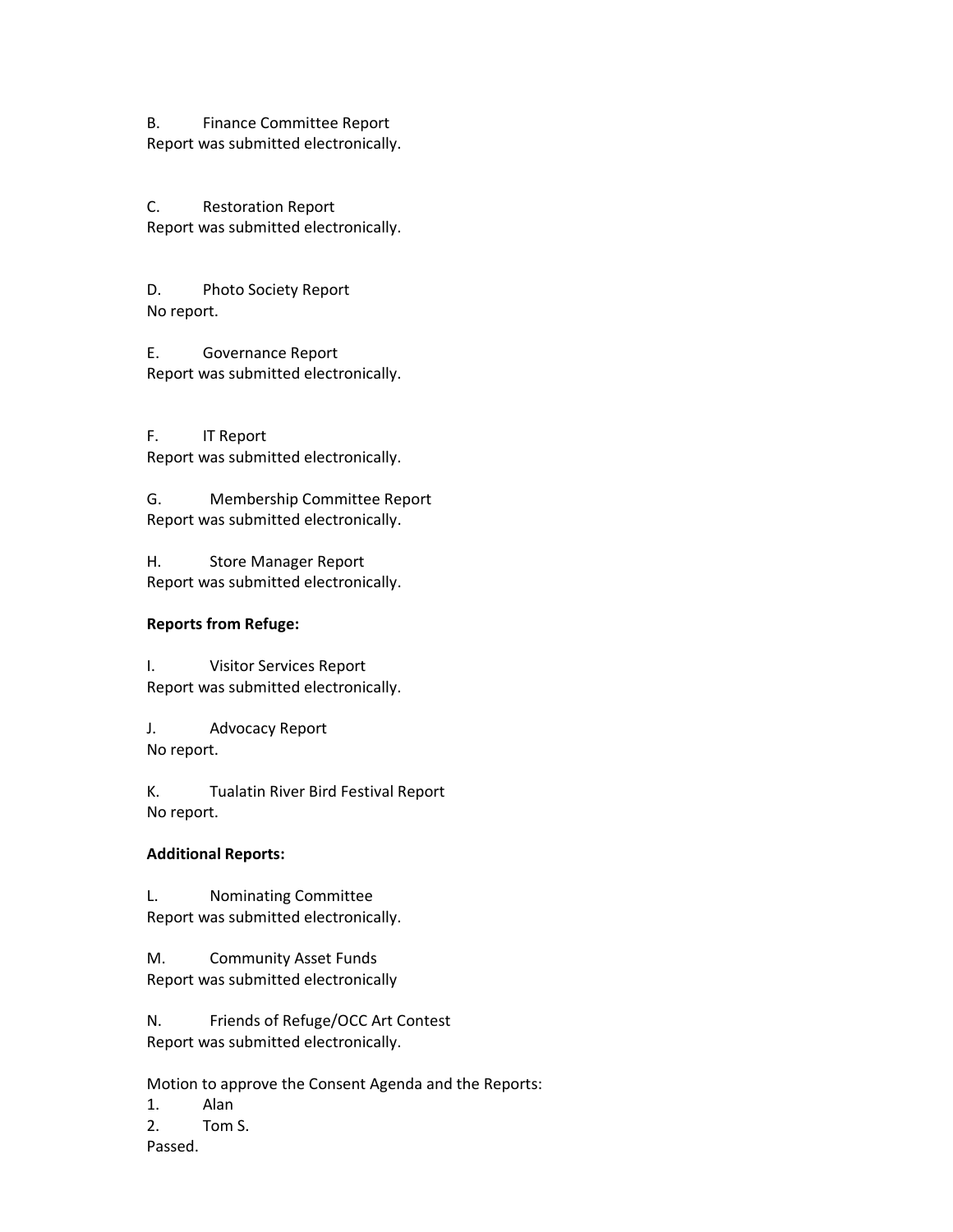#### **VIII. Reports**

a. President – Welcome to Michael Dunlap

Michael will be trained by Willem and Keith to become the next treasurer.

- b. Refuge Updates: In-coming Project Leader Rebecca Chuck and Deputy Refuge Project Leader Eva Kristofik:
	- Rebecca's first day working on our Refuge was yesterday.
	- The public access package for Wapato Lake NWR was signed but it has to go through additional review within the planning branch of the Service.
	- At this time there are no plans to open the VS. Staff is now required to report their vaccination status. Volunteers and contractors might be asked to do so as well in the future.
	- Rebecca will lay out her vision for our partnership at the November meeting.
- c. Refuge Staff introductions and Update: Curt Mycut

The Chicken creek restoration project was conceptualized in 2013, and now, in its 3<sup>rd</sup> phase, we are one month from completing it with the installation of the bridges on November 8 and 9. Planting will be done in the riparian area and in the flood plain and visitors will be able to enjoy it all in the spring. Clean Water Services will be monitoring the project over the long-term, under a 20-year agreement with the Service.

d. Board Governance Training – Board Only Tab and Webinar: Bonnie

Please upload reports by the Friday night before an upcoming board meeting. Post comments about the reports in the Comments file by Monday night and check the comments on Tuesday.

Bonnie is working on an online "Green Book" – let her know if anything is missing.

Bonnie will help standardizing the names of the uploaded reports so they are easier to find.

#### IX. **Old Business**

a. Action Items from previous meetings:

Items that were not dealt with electronically:

- Set up of a fundraising, marketing and outreach committee. Michelle volunteered to contact members who expressed interest in this field. Outstanding.
- Are we asking members to again indicate their interests in volunteering when they renew their membership? Phyllis ad Dawn are currently reviewing the forms.
- Alan volunteered to revisit Chad Brown's proposal. Alan will follow up with Chad to find out more about the cost of his program and the required capacity.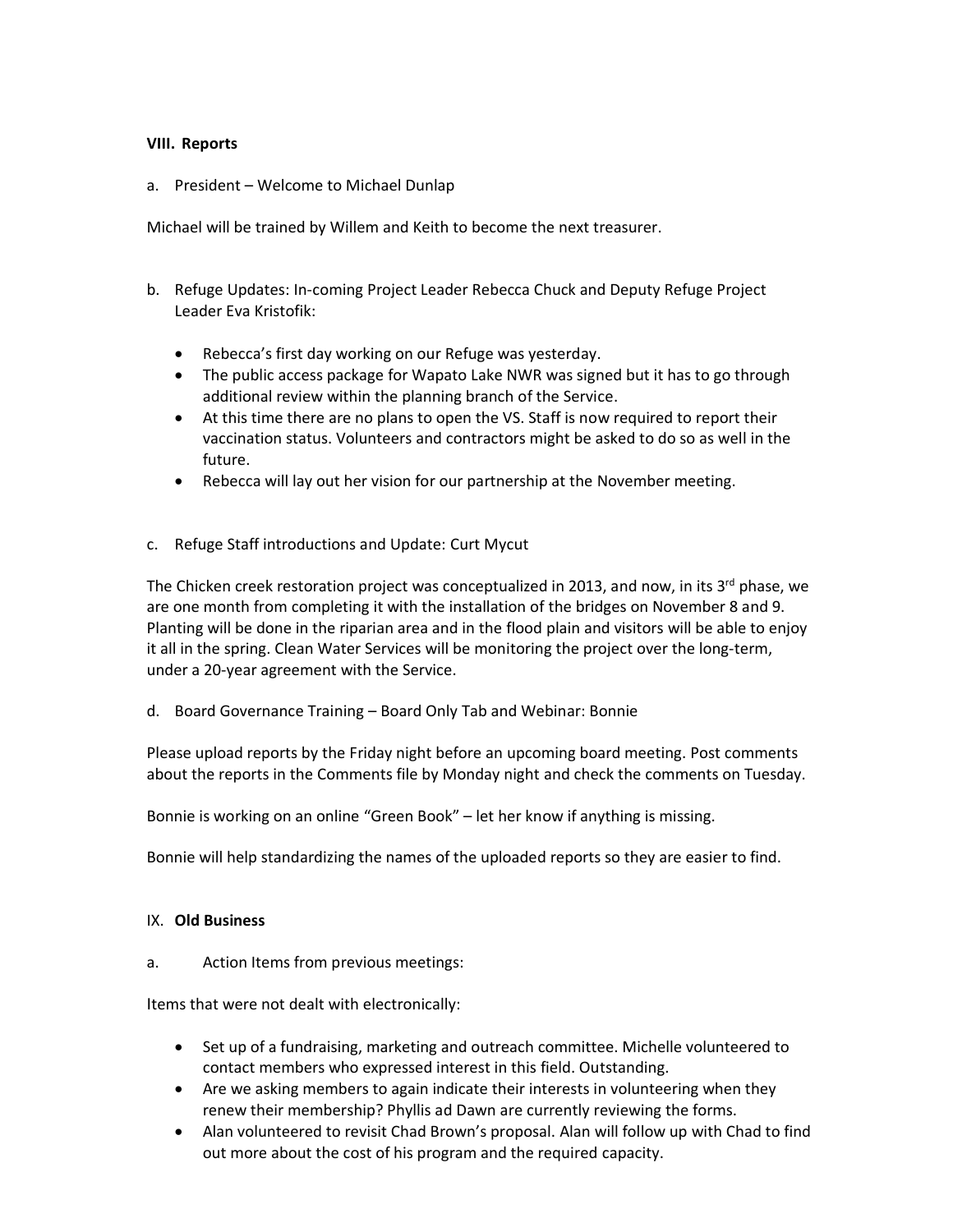- Sherwood representation on the board
- DEI training with Derron Cole.
- Discuss future of photo society
- b. Any other old business

#### **X. New Business**

a. Review and vote on Position Description for a FTRNWRC Executive Director

USFWS staff recused themselves from the conversation.

A number of board members felt that the decision to go forward with the establishing of the position of Executive Director lacked transparency and it was decided to push this vote back to a subsequent meeting. The draft contract needs additional work. The ED (Bonnie) would no longer be doing a number of her usual tasks, including coordinating Bird Fest. She will provide a list of tasks she would no longer be responsible for. The board will have to figure out who will pick up these tasks.

If Bonnie becomes the organization's ED, she will have to resign from the board, as she will be working for the board.

We will further discuss the ED job description in a closed session during the next board meeting. Bonnie will have to recuse herself for a portion of this discussion.

b. Nomination of Officers to serve on the Executive Board. Slate:

The members of the nominating committee were Michelle, Phyllis and Tom H. After extensive interviews they recommended the following board members for the slate of officers:

- President: Tom Stibolt
- Vice-President: Cheryl Hart
- Parliamentarian: Sharon Miller
- Treasurer: Willem Stoeller
- Secretary: Irene Vlach

Willem hopes that Michael will be able to replace him as treasurer during the course of the year. Willem wants to focus his energy on the Governance Committee.

Motion to accept the slate as presented:

1. Willem 2. Phyllis Passed.